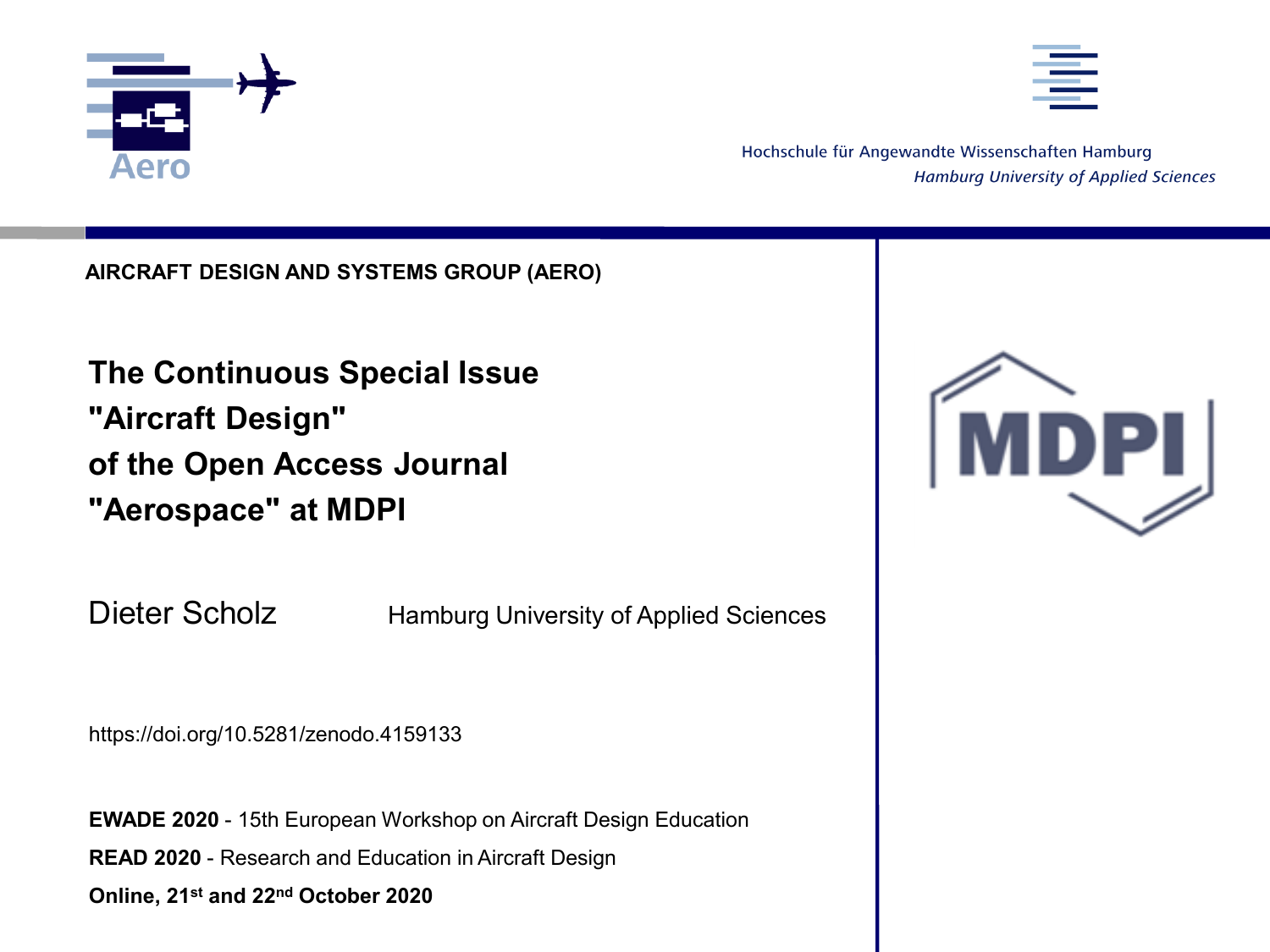

# **"Aircraft Design" our "Journal"**

**Purpose** – Establish a "journal" for the aircraft design community.

**Approach** – Aircraft design is too small as a topic for a journal. Use a continuous Special Issue i.e. only a subset of a journal. Follow the Open Access publishing model that can life already on a low number of papers annually.

**Findings** – The well established publisher MDPI published already one Special Issue "Aircraft Design" in "Aerospcae" (ISSN 2226-4310) and was willing to follow the approach. The journal has a CiteScore (2019) of 2.6 from Scopus and is part of the Emerging Sources Citation Index - Web of Science (Clarivate Analytics).

**Tradition** – The tradition of the journal Aircraft Design at Elsevier (ISSN: 1369-8869) which was published from 1998 to 2001 with Prof. Egbert Torenbeek and Prof. Dr. Jan Roskam as Editors is continued.

**Limitations** – Article Processing Charges (APC) have to be paid. A large discount is available for authors from EWADE/SCAD and READ. Further discounts are granted based on reviews.

**Originality and Value** – This is the only "journal" fully dedicated to aircraft design.

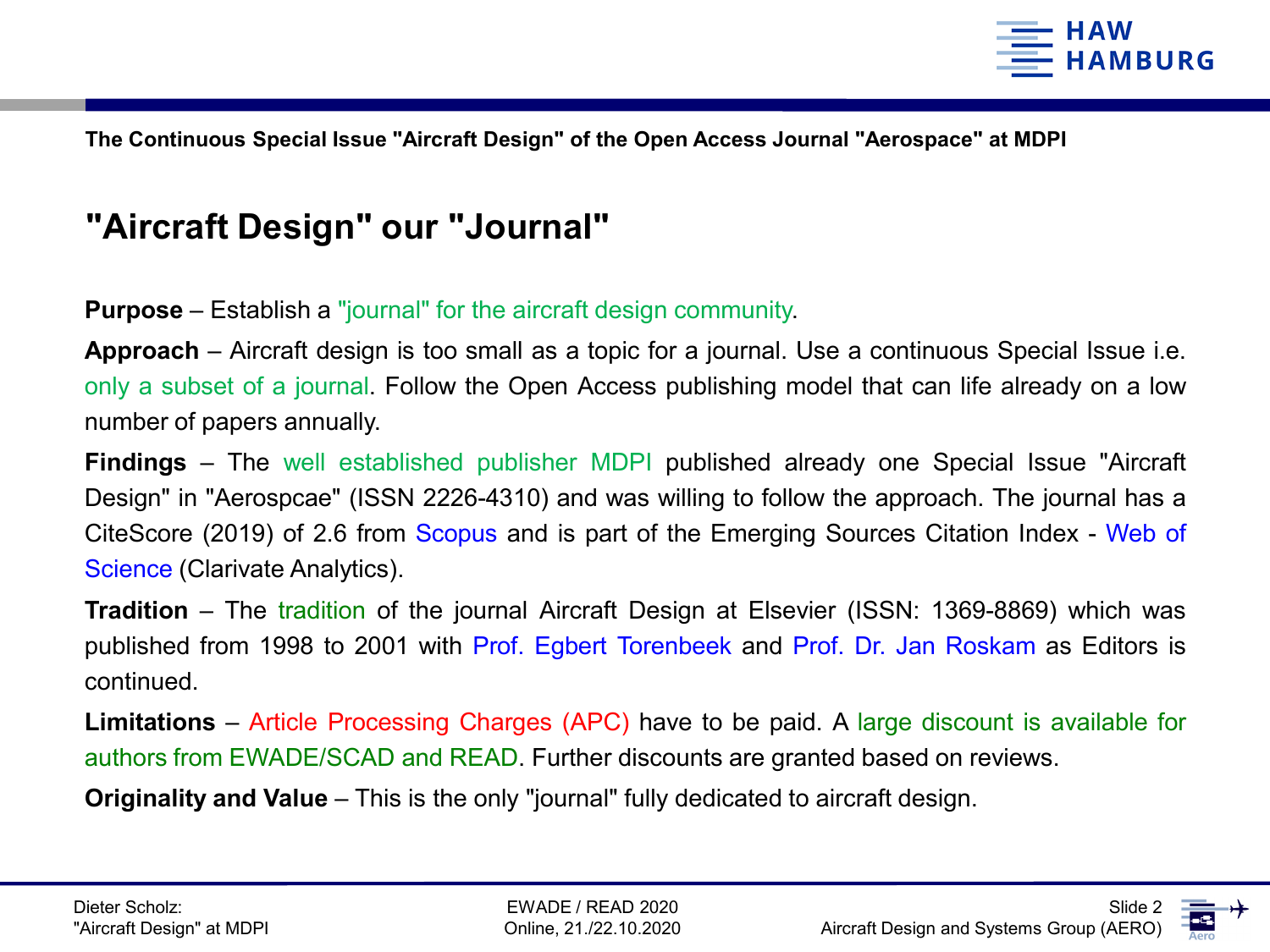

# **http://journal.AircraftDesign.org**

Aerospace (ISSN 2226-4310) - An Open Access Journal

with Special Issue

**Aircraft Design** 

Usually special issues of a journal are introduced for "hot topics" and are titled as such. The idea is here, to use the subset "Special Issue" of the journal "Aerospace" at MDPI for a specialized scientific domain - Aircraft Design.

Closing Date: The current special issue (SI-2/2020) has a closing date of 31 December 2020.

Keywords: aircraft, design, OAD, configuration, requirements, payload, range, certification, safety, constraints, objectives, synthesis, optimization, aerodynamics, drag, highlift, structure, mass, performance, stability, control, aeroelasticity, engine, systems, operating costs, DOC, passenger, cabin, ticket, price, environment, profit, asset, wing, fuselage, tail, undercarriage, landing gear, engine, systems.

Paper Type and Content: In addition to original research articles also review papers, letters or communications, technical reports, and extended version of conference papers are accepted. An interest exists also in aircraft design education.

High Visibility: Papers will be visible Open Access at the journal "Aerospace" and also alongside the Special Issue "Aircraft Design" as soon as they are ready. The journal "Aerospace" is covered by many databases and archives including Web of Science (Clarivate Analytics) and Scopus (Elsevier).

Rapid Publication: Manuscripts at the journal "Aerospace" are peer-reviewed and a first decision provided to authors approximately 18 days after submission; acceptance to publication is undertaken in 6.3 days. Once accepted, the manuscripts undergo professional copy-editing, proofreading by the authors, final corrections, and publication on the www.mdpi.com website.

Tradition: The current Special Issue Aircraft Design (SI-2/2020) follows the Special Issue Aircraft Design (SI-1/2017) and continues the tradition of the journal Aircraft Design (ISSN: 1369-8869), which Prof. Egbert Torenbeek had started together with Prof. Dr. Jan Roskam as Editors at Elsevier in 1998. The subscription-based publishing model proved inadequate to serve the rather small aircraft design community. For this reason, the Elsevier title had to be discontinued in 2002. This pitfall is avoided with the Open Access publishing model used by MDPI for all its journals including this Special Issue.

Article Processing Charges (APC): 1000 CHF. A 30% discount applies for authors from EWADE / SCAD / TCAD (1). Reviewers who provide timely, thorough peerreview reports receive vouchers entitling them to an additional discount on the APC of their next publication. This means APC can be reduced to a bearable amount, which is usually acceptable to the author's institution.

**Guest Editor** 



Honorary Guest Editor Prof. em. Egbert Torenbeek

Prof. Dr. Dieter Scholz



Dieter Scholz:

"Aircraft Design" at MDPI

EWADE / READ 2020 Online, 21./22.10.2020



### **Special Issue Editors**

#### Dieter Scholz



### Egbert Torenbeek



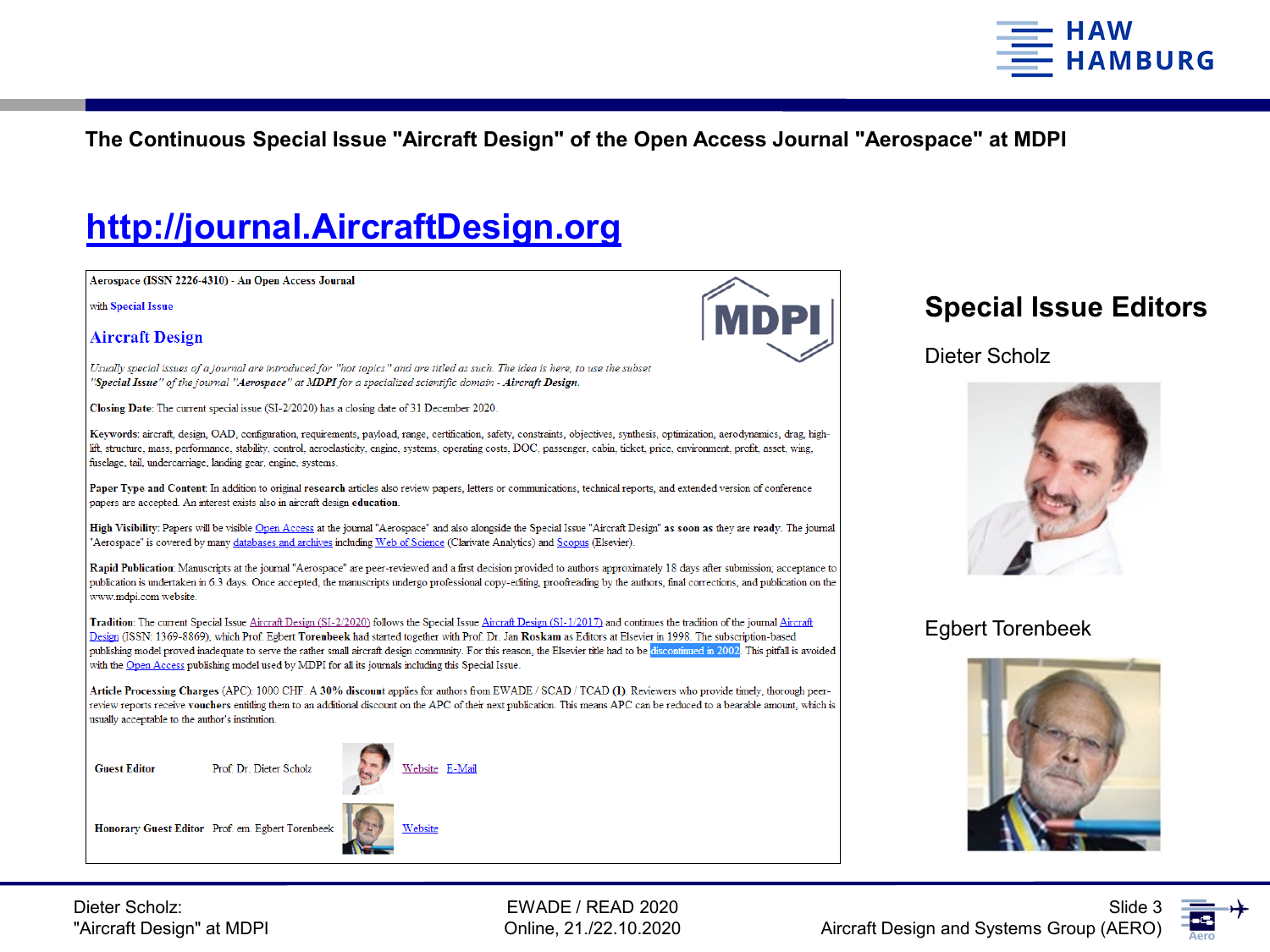

## **The Editorial Explains the Setup**

SCHOLZ, Dieter, 2020: **Publishing in "Aircraft Design" with a Continuous Open Access Special Issue**. In: *Aerospace*, vol. 7, no. 1, paper 5. Available from: https://doi.org/10.3390/aerospace7010005



Dieter Scholz: "Aircraft Design" at MDPI

EWADE / READ 2020 Online, 21./22.10.2020

Aircraft Design and Systems Group (AERO)

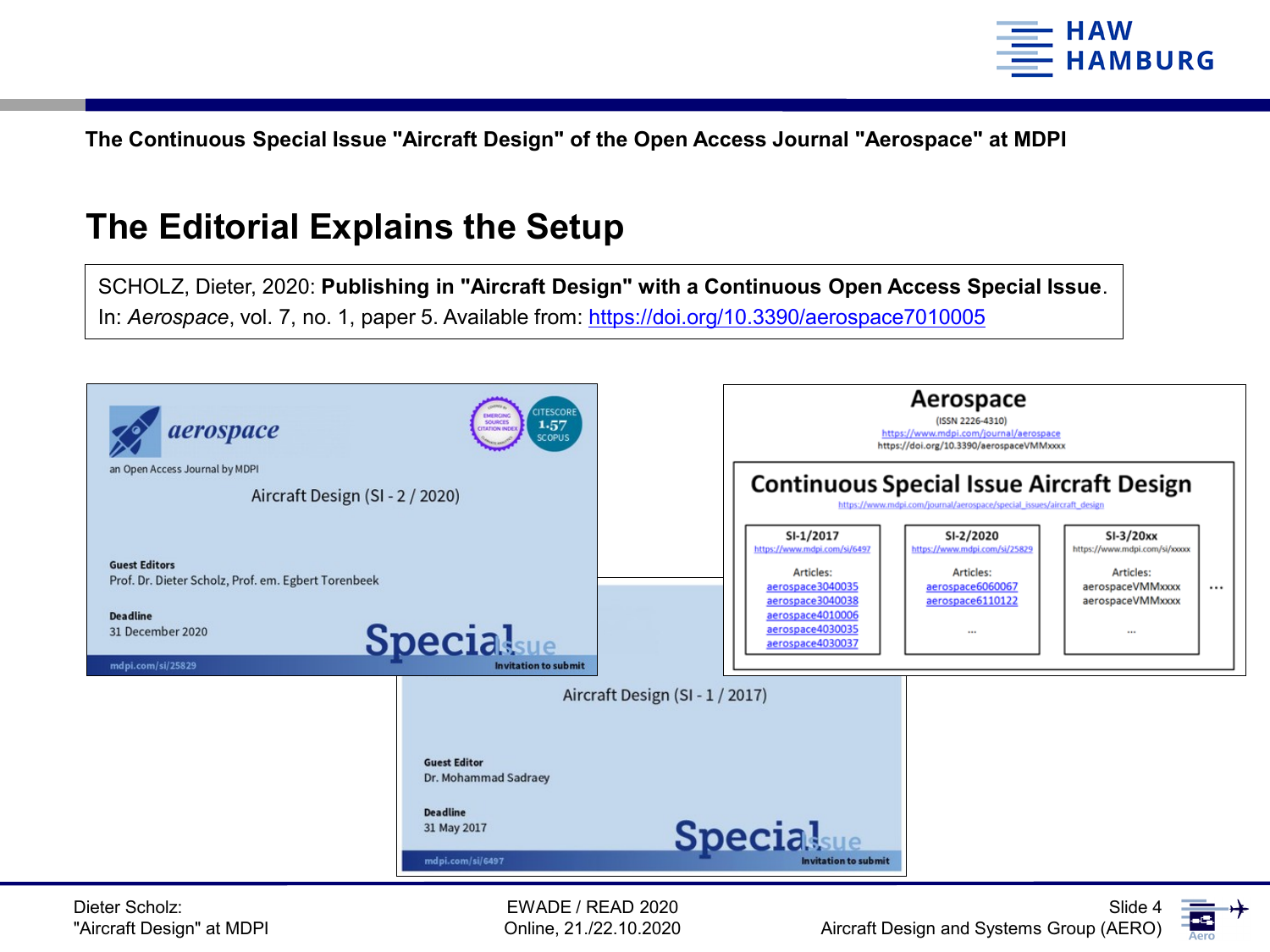

### **The Publisher: MDPI**



**MDPI** is a member of



MDPI Headquarters, Basel



EWADE / READ 2020 Online, 21./22.10.2020

Aircraft Design and Systems Group (AERO)



Slide 5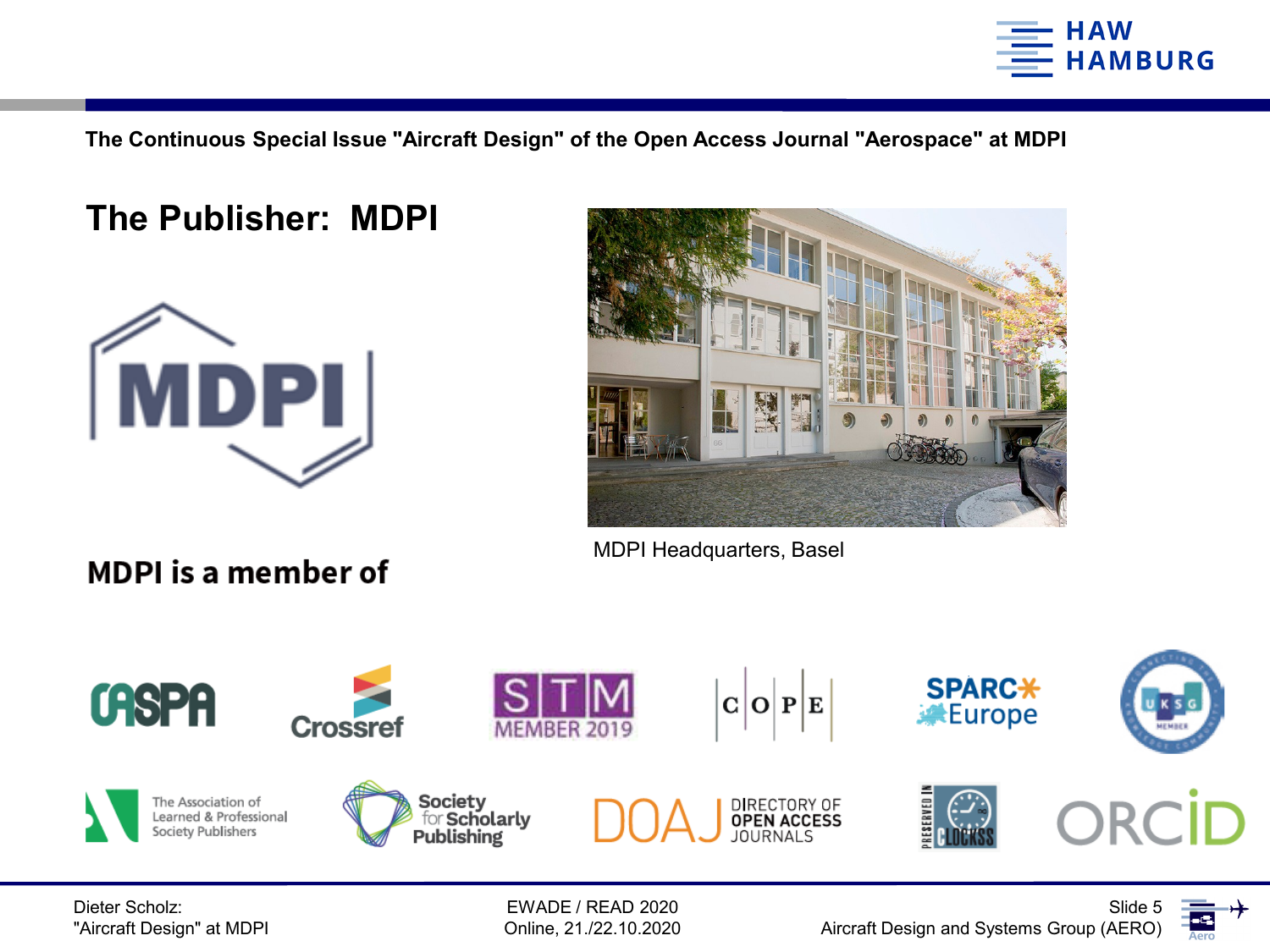





MDPI Office in Wuhan, China



Dieter Scholz: "Aircraft Design" at MDPI

EWADE / READ 2020 Online, 21./22.10.2020

Aircraft Design and Systems Group (AERO)



Slide 6